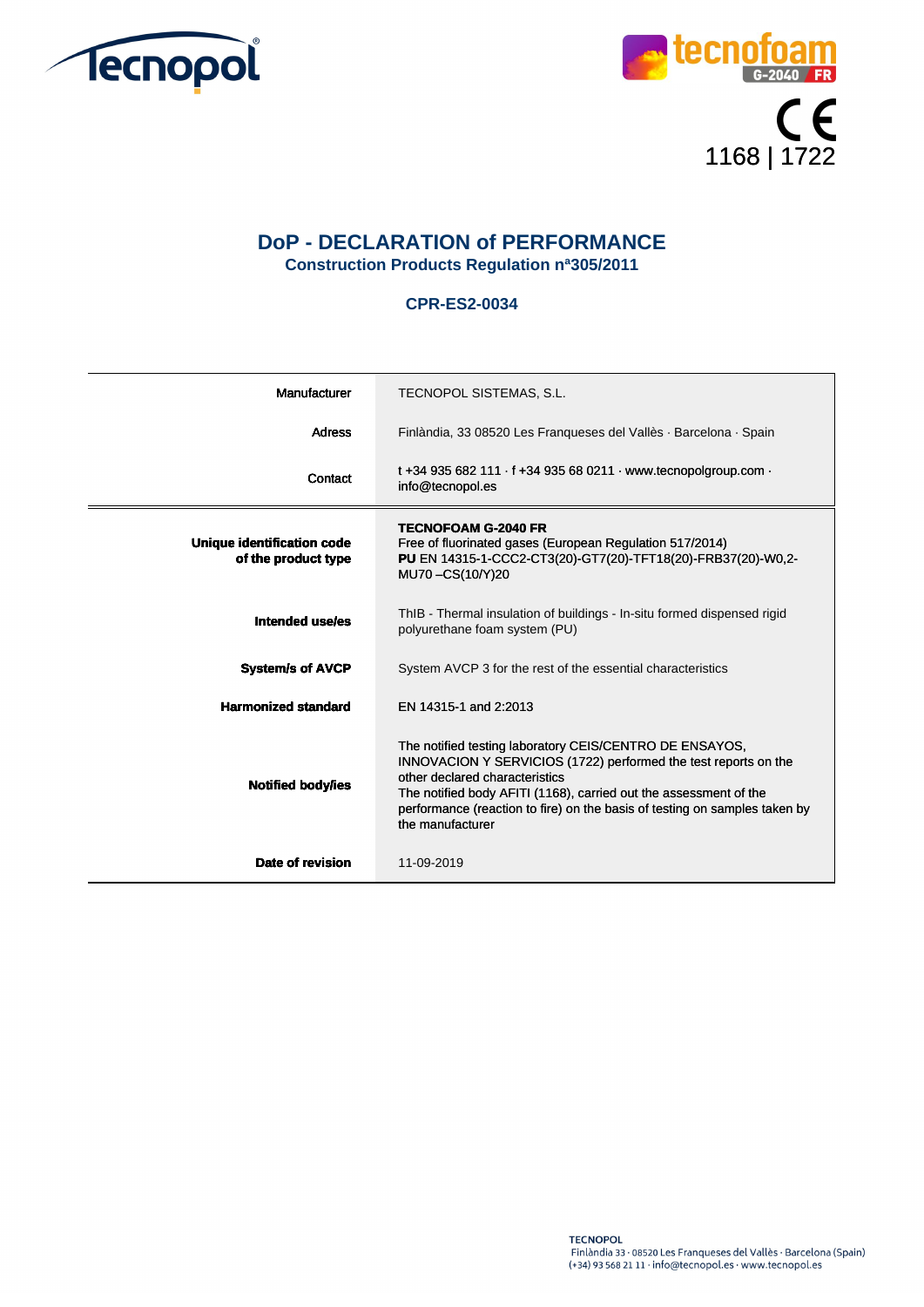

 $\sim$ 

## **DECLARED PERFORMANCES**

| <b>Essential characteristics</b>                                           | <b>Performance</b>                                                          | <b>Harmonized technical specification</b> |
|----------------------------------------------------------------------------|-----------------------------------------------------------------------------|-------------------------------------------|
| <b>Reaction to fire</b>                                                    | M <sub>1</sub>                                                              | UNE 23721:1990                            |
| <b>Water permeability</b>                                                  | Short-term water absorption by<br>partial immersion: 50,2 kg/m <sup>2</sup> | <b>EN 1609</b>                            |
| <b>Thermal resistance</b>                                                  | See performance chart                                                       | EN 12667 1:202                            |
| <b>Water vapor permeability</b>                                            | Water vapor resistance factor: $\mu$ =70                                    | <b>EN 12086</b>                           |
| <b>Compressive strength</b>                                                | 200 KPa                                                                     | EN 826:1996                               |
| The durability of reaction to fire<br>against aging/degradation            | Reaction to fire does not decrease<br>with time                             | EN 14315 1:2013                           |
| The durability of thermal<br>resistance against<br>aging/degradation       | See performance chart                                                       | EN 14315 1:2013                           |
| The durability of the compressive<br>strength against<br>aging/degradation | Compressive strength does not<br>decrease with time                         | EN 14315 1:2013                           |
| <b>Continuous glowing combustion</b>                                       | No harmonized test method<br>available                                      | EN 14315 1:2013                           |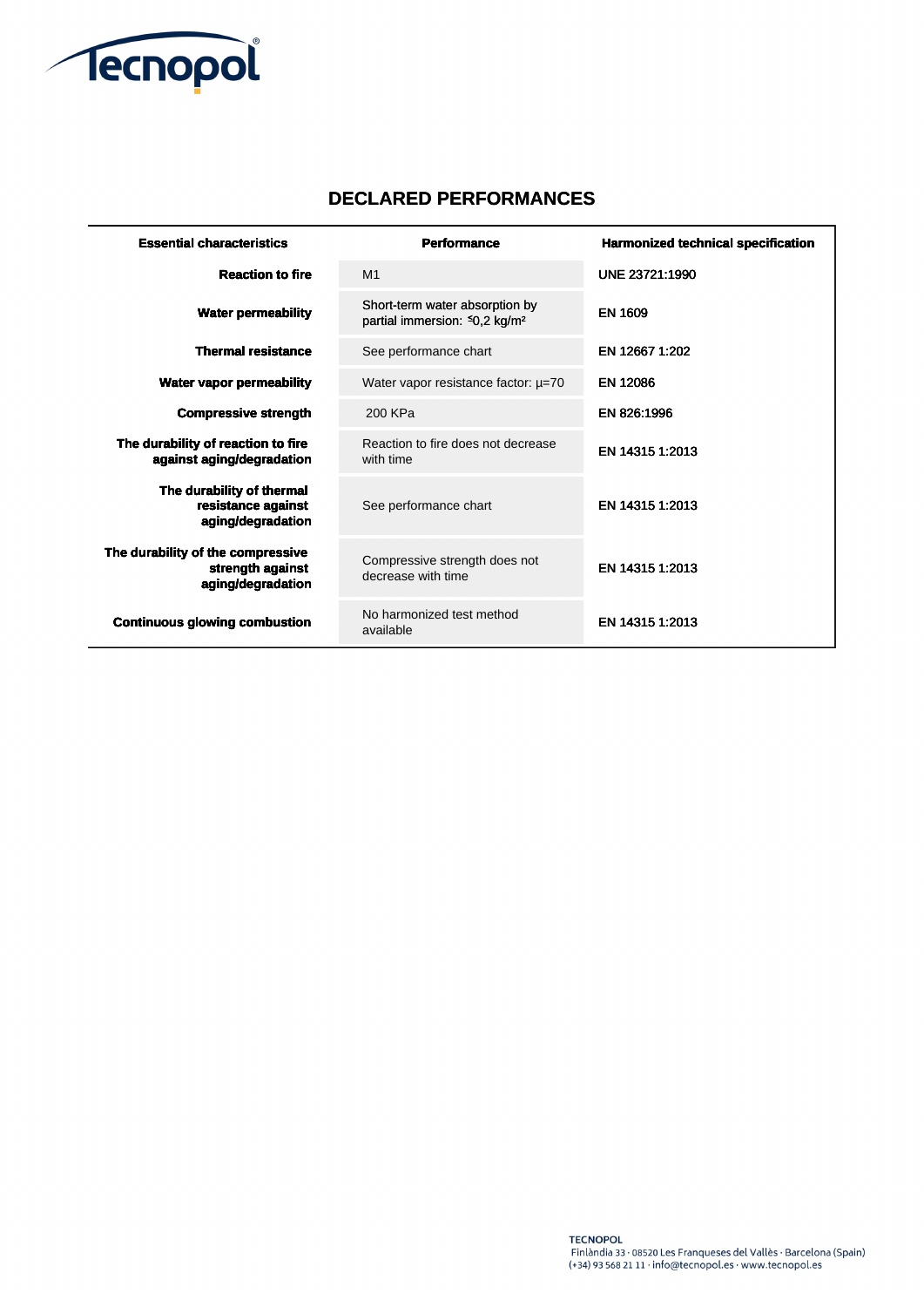

## **PERFORMANCE CHART**

| <b>Total thickness</b> | Declared aged thermal<br>conductivity W/m-K | Thermal resistance level R=m2 .K/W |
|------------------------|---------------------------------------------|------------------------------------|
| 30 mm                  | 0,030                                       | 1,00                               |
| 35 mm                  | 0,030                                       | 1,16                               |
| 40 mm                  | 0,030                                       | 1,33                               |
| 45 mm                  | 0,030                                       | 1,50                               |
| 50 mm                  | 0,030                                       | 1,67                               |
| 55 mm                  | 0,030                                       | 1,80                               |
| 60 mm                  | 0,030                                       | 2,00                               |
| 65 mm                  | 0,030                                       | 2,16                               |
| <b>70 mm</b>           | 0,030                                       | 2,33                               |
| 75 mm                  | 0,030                                       | 2,50                               |
| 80 mm                  | 0,030                                       | 2,66                               |
| 85 mm                  | 0,030                                       | 2,80                               |
| 90 mm                  | 0,030                                       | 3,00                               |
| 95 mm                  | 0,030                                       | 3,17                               |
| 100 mm                 | 0,030                                       | 3,33                               |
| 105 mm                 | 0,030                                       | 3,50                               |
| 110 mm                 | 0,030                                       | 3,66                               |
| 115 mm                 | 0,030                                       | 3,83                               |
| 120 mm                 | 0,030                                       | 4,00                               |
| 125 mm                 | 0,030                                       | 4.16                               |
| 130 mm                 | 0,030                                       | 4,33                               |
| 135 mm                 | 0,030                                       | 4,50                               |
| 140 mm                 | 0,030                                       | 4,66                               |
| 145 mm                 | 0,030                                       | 4,83                               |
| 150 mm                 | 0,030                                       | 5,00                               |